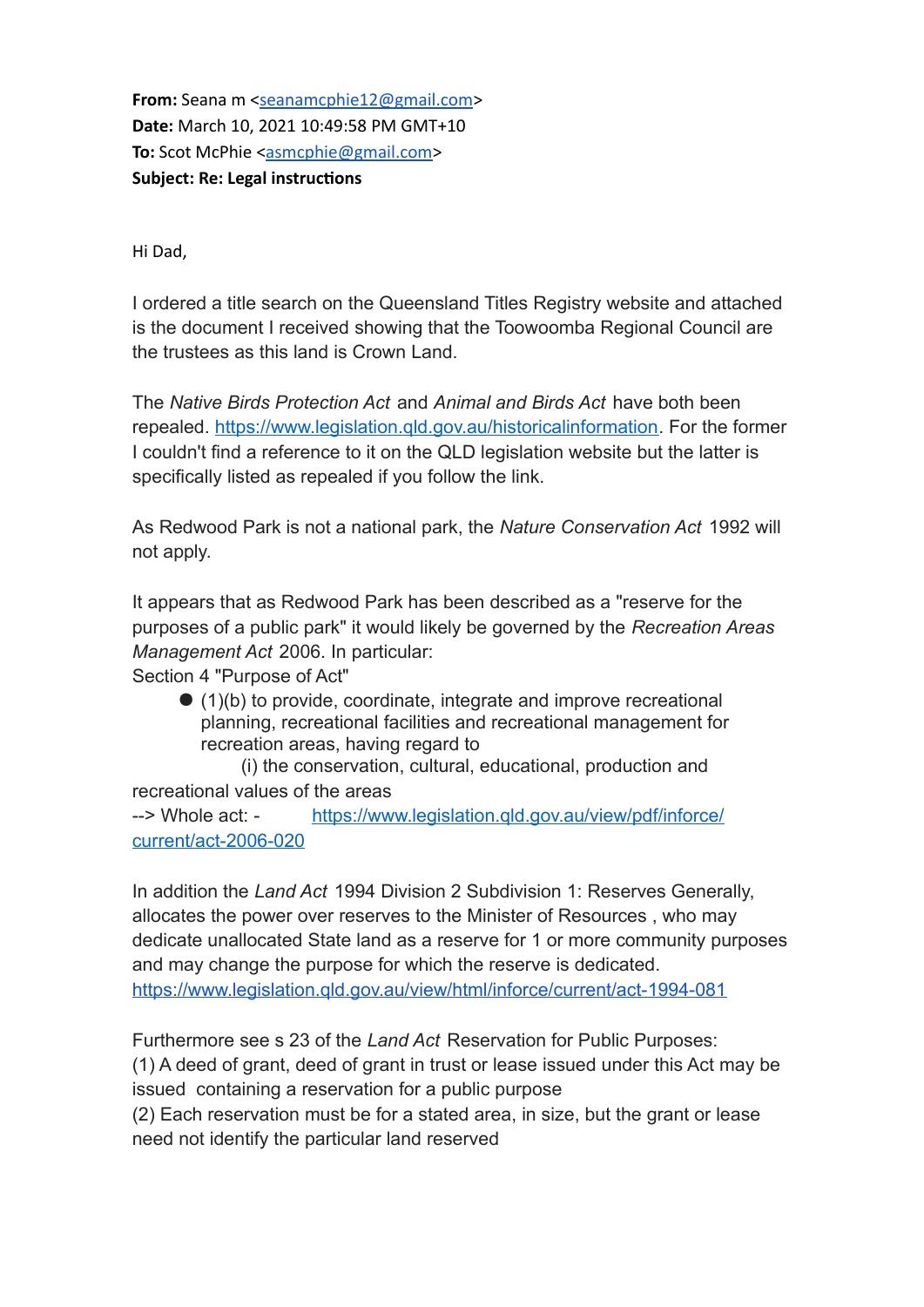So basically to my understanding (non legally binding) the Toowoomba Council have been granted Redwood Park on trust. This land is subject to the Recreation Act legislation which makes mention of cultural and conservation considerations when deciding what to do with the land.

Let me know if there's any more information you need. Probably reading Recreation Areas Management Act 2006 and Recreation Areas Management Regulation 2017 <https://www.legislation.qld.gov.au/view/pdf/inforce/current/sl-2017-0158> would be best to get an understanding of the protections Redwood has.

In 1888 a petition, signed by more than 250 of Toowoomba's male residents, was sent to the Minister of Lands, Henry Jordan, requesting the 2000 acre (809ha) site be given to the municipal authorities in trust to ensure its continued use as a recreational and natural public park.[6] The requested land to be placed in trust encompassed what was to become Redwood Park, Picnic Point and Adjacent Parkland (QHR 601205) and Jubilee Park. The petition appears not to have been acted on and the bushland remained Crown Land.[7]

In October 1910, the Queensland Government declared a 500 acre (202ha) bushland site, previously part of the Toowoomba Town Common reserve (which would become Redwood Park), a 'Reserve for the Protection and Preservation of Native Birds', under the Native Birds Protection Acts, 1877 to 1884.[8] This was followed by the reserve being proclaimed a park in early 1911 and subsequently named Redwood Park by the Toowoomba City Council.[9] At the same time, Picnic Point and Jubilee Park were also declared reserves for birds.[10] Ten years later, as further legislation was introduced in relation to the protection of both birds and animals, under the Native Birds Protection Act 1921 and the Animal and Birds Act 1921, stricter rules concerning the safeguarding of vulnerable fauna ensured Redwood Park's reputation locally as a haven for native wildlife, 'the penalty for anyone killing or capturing native birds and animals in these reserves is up to £20'.[11] Under these acts, honorary rangers/officers were appointed by the government to patrol the reserves.[12] Several were appointed for the Toowoomba region including two prominent Toowoomba residents, EC Bernays (solicitor) and Dr Thomas Price (medical specialist, philanthropist, aldermen and